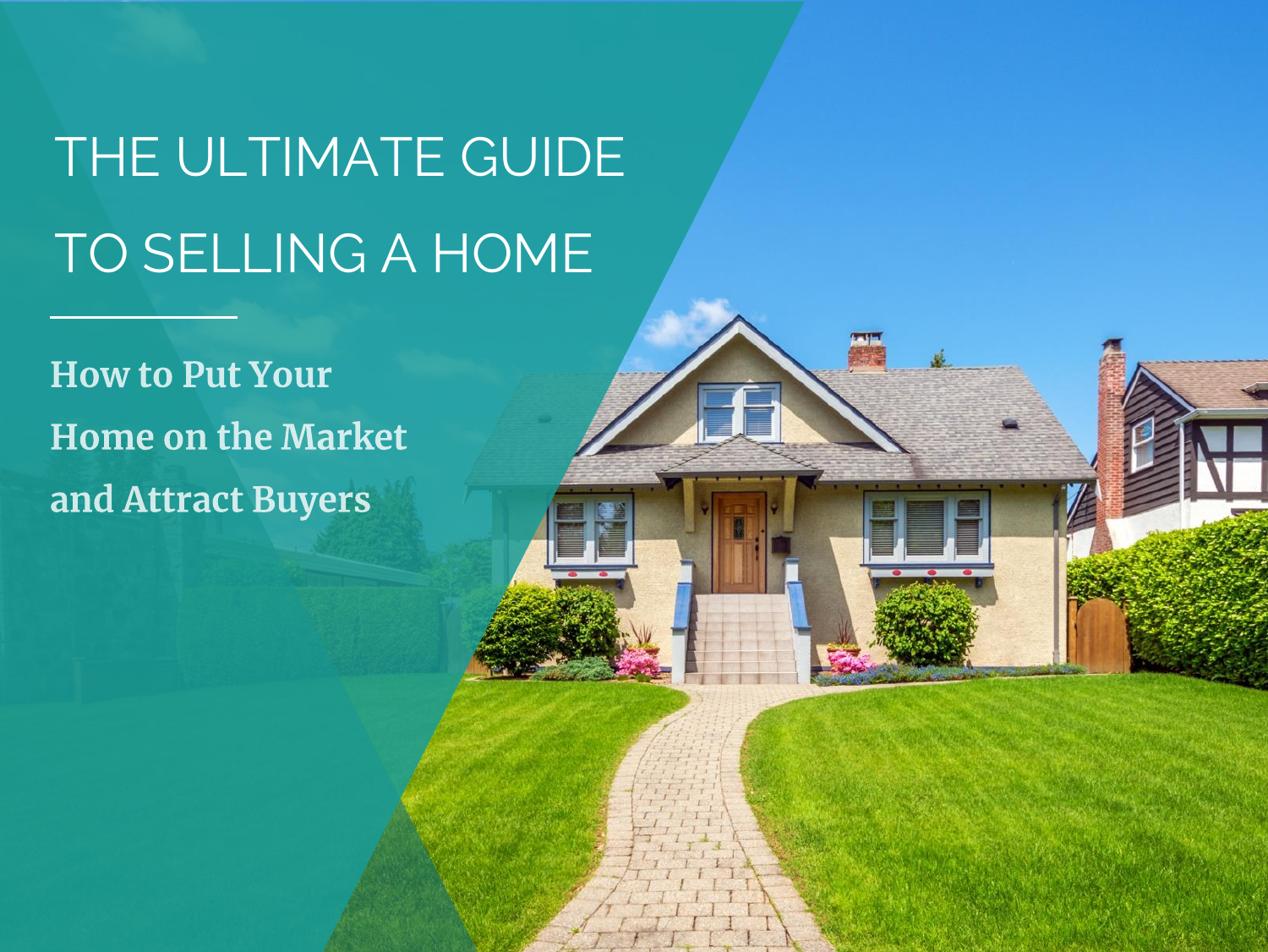# **SO YOU'RE INTERESTED IN SELLING?**

Aside from buying the home of their dreams, selling a property is one of the biggest tasks many people will undertake in their lifetimes.

There are numerous intricacies that go into the process of not only putting a house on the market, but also properly and effectively preparing, packaging, presenting and promoting it — and attracting the right kinds of buyers!

In this detailed guide, I provide a thorough breakdown of everything that goes into the selling process — and how a real estate agent can ensure that process goes quickly and smoothly.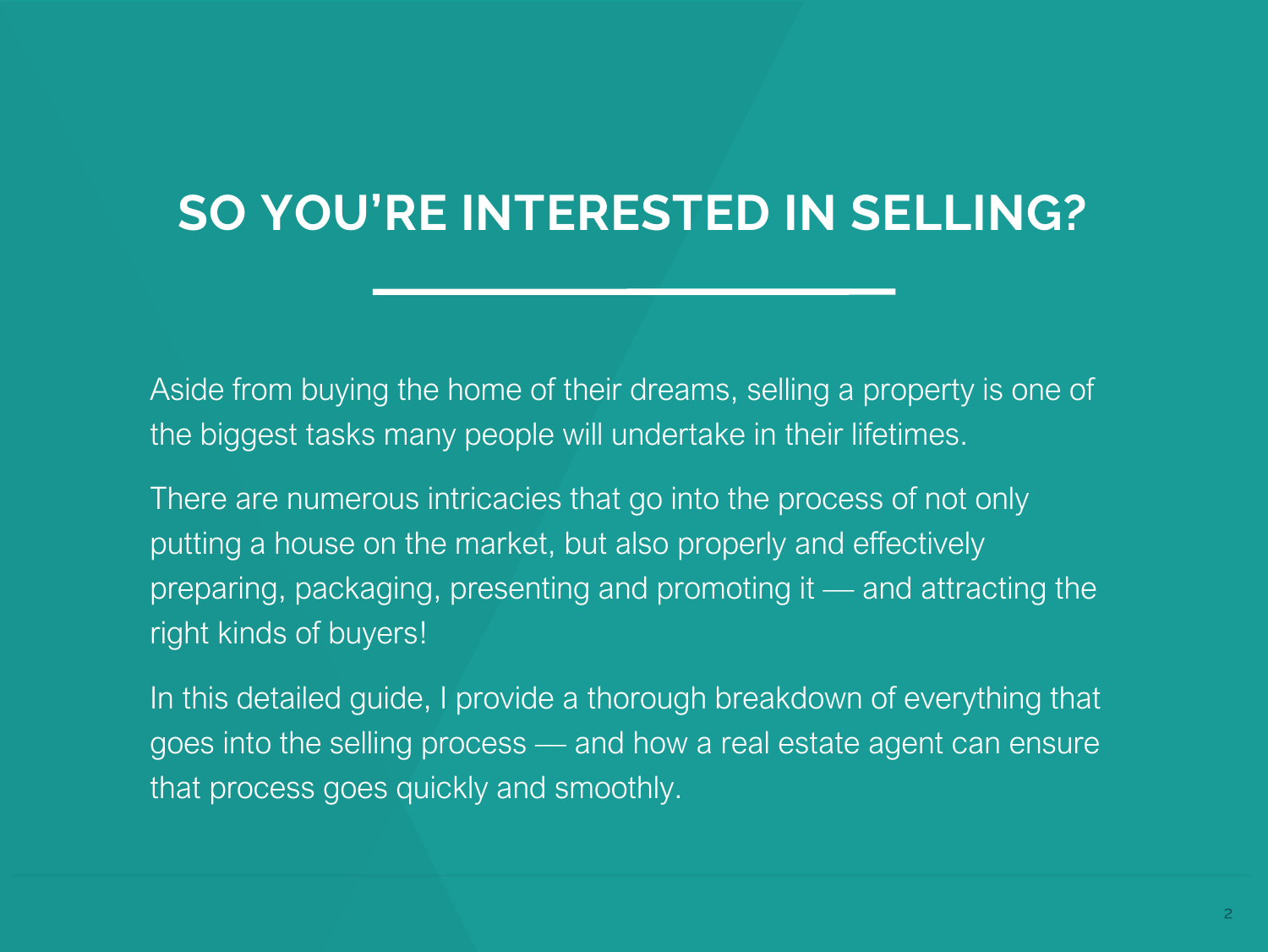

With the advent and continual evolution of the Internet, you can access significant amounts of information online within seconds. What the Internet doesn't offer, though, is detailed knowledge of the countless intricacies that go along with selling a house. Nearly 9 in 10 sellers use a real estate agent or broker to help them sell their properties — and you'd be wise to hire one as well to ensure the process goes smoothly.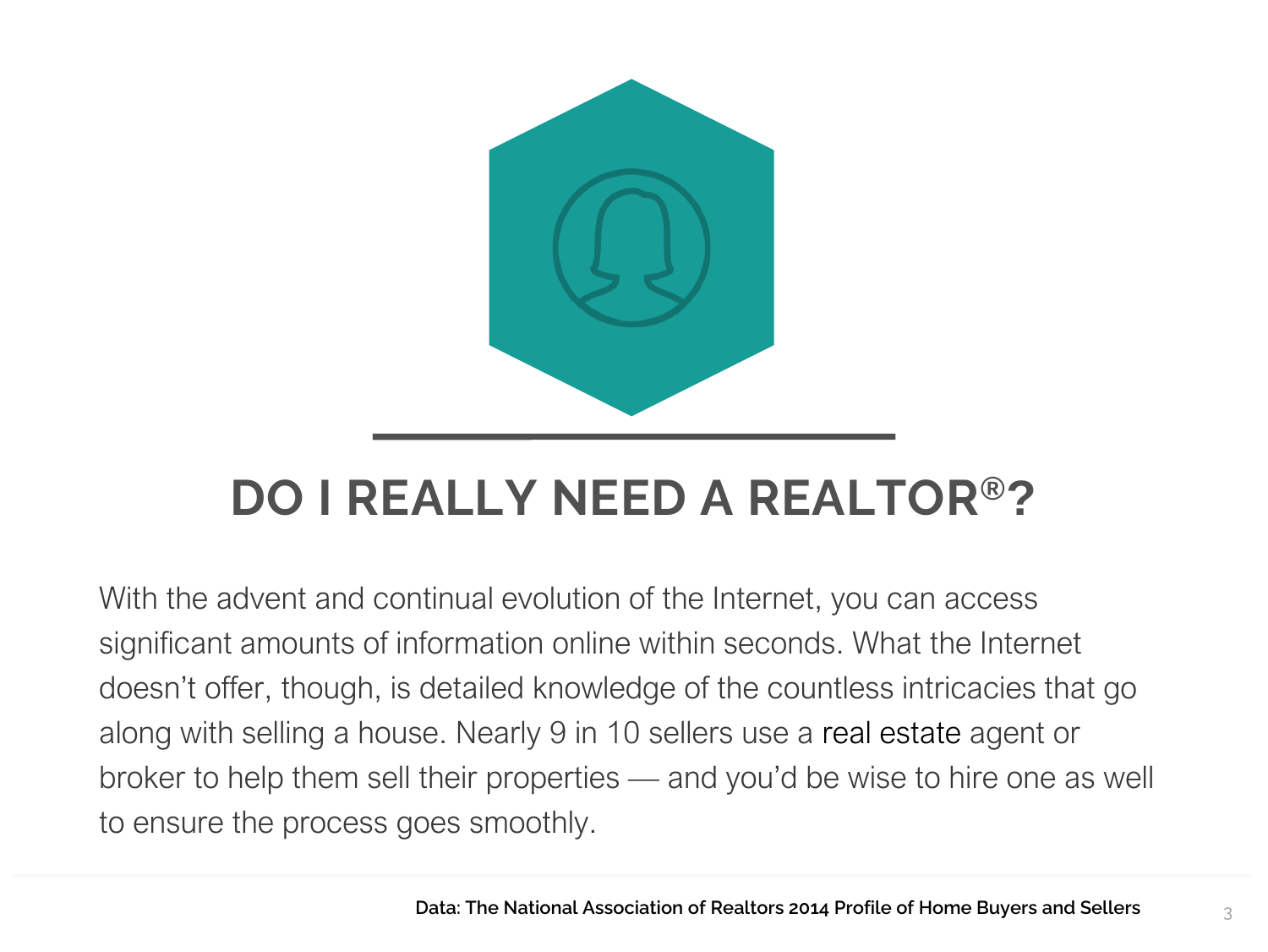

From understanding the local school system and jobs market to researching community home values and past sales history, real estate agents stay on top of all of the essential details they need to know to move your property quickly — and for the right amount of money.

Sure, you can research your neighborhood and general area to discover what your neighbors have sold their homes for as well as see how much properties in your town have appreciated in value over time. But given that real estate agents are already embedded into the community in which they work, they've already done that work for you.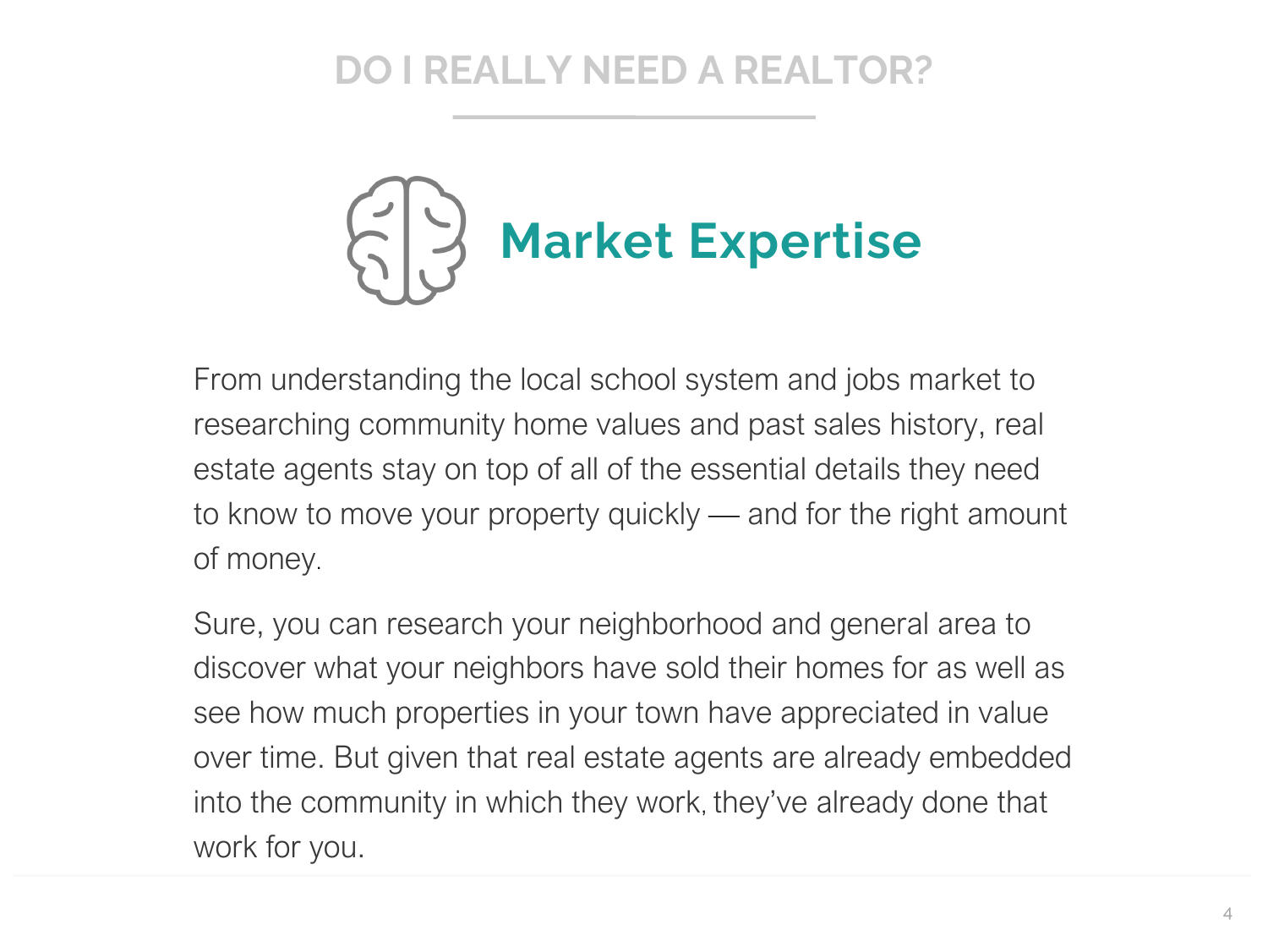

You may know how to make your home look appealing and pitch its best features to prospective buyers, but a real estate agent has a thorough understanding of the average buyer's mindset meaning, they know the 'tricks of the trade' that can secure plenty of buyers to show up at your open houses, call to set up personal home tours, and check out your listing online.

Add in the fact that real estate agents have skin in the game regarding the sale price (hint: commission), and it's evident they have the knowledge and motivation to ensure you get the best price possible for your home and in the shortest amount of time possible.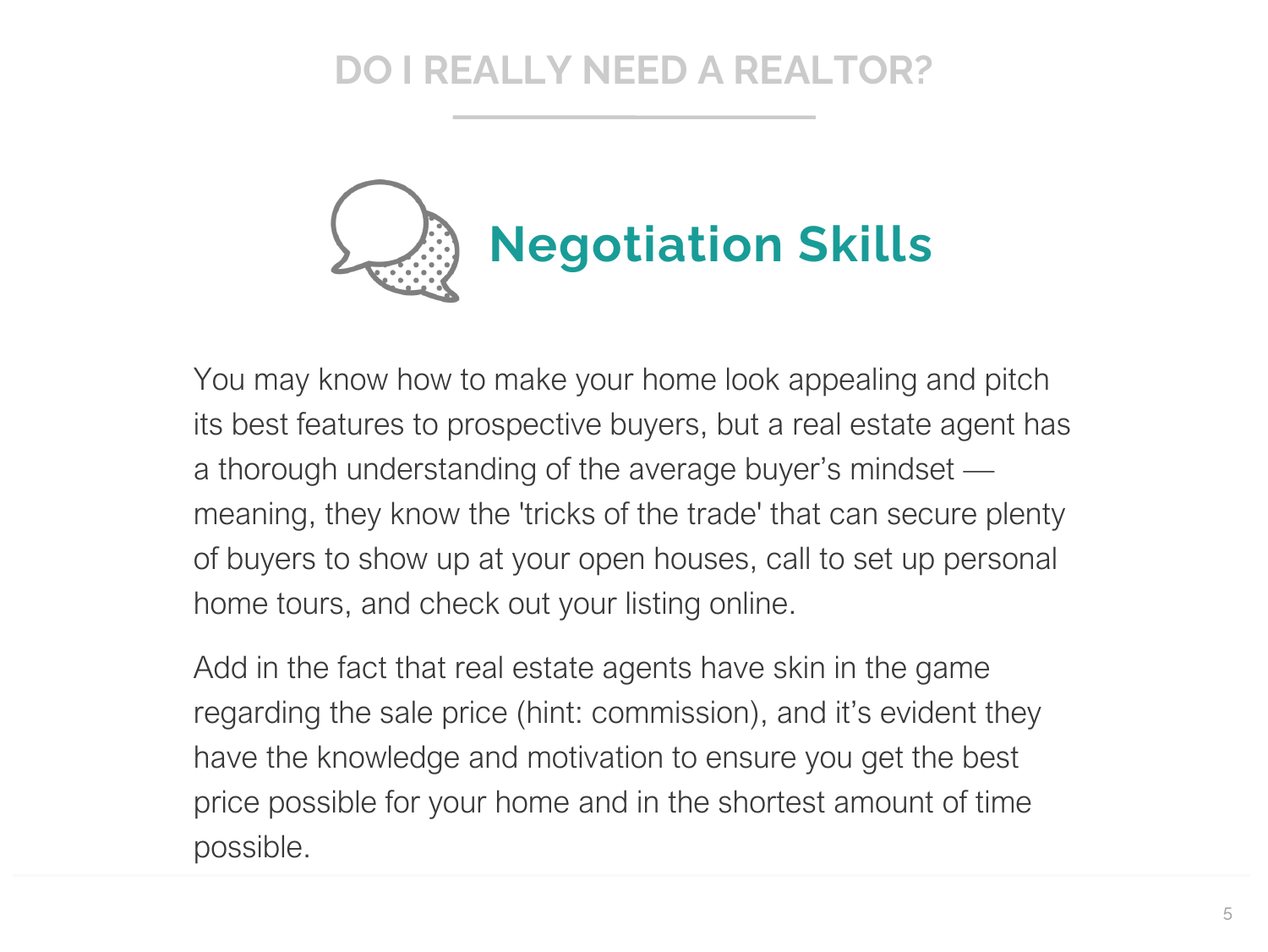

The amount of laws, rules, and regulations that have to be dealt with throughout the course of selling a house are seemingly innumerable. No home seller should have to deal with complicated legalese and documents while trying to stage and promote their property and find a new home to purchase. Instead, they should leave all of that in the hands of their real estate agent.

The right real estate agent knows how to structure Purchase and Sale Agreements so they're not only correct, but lead to speedy and efficient closings or settlements.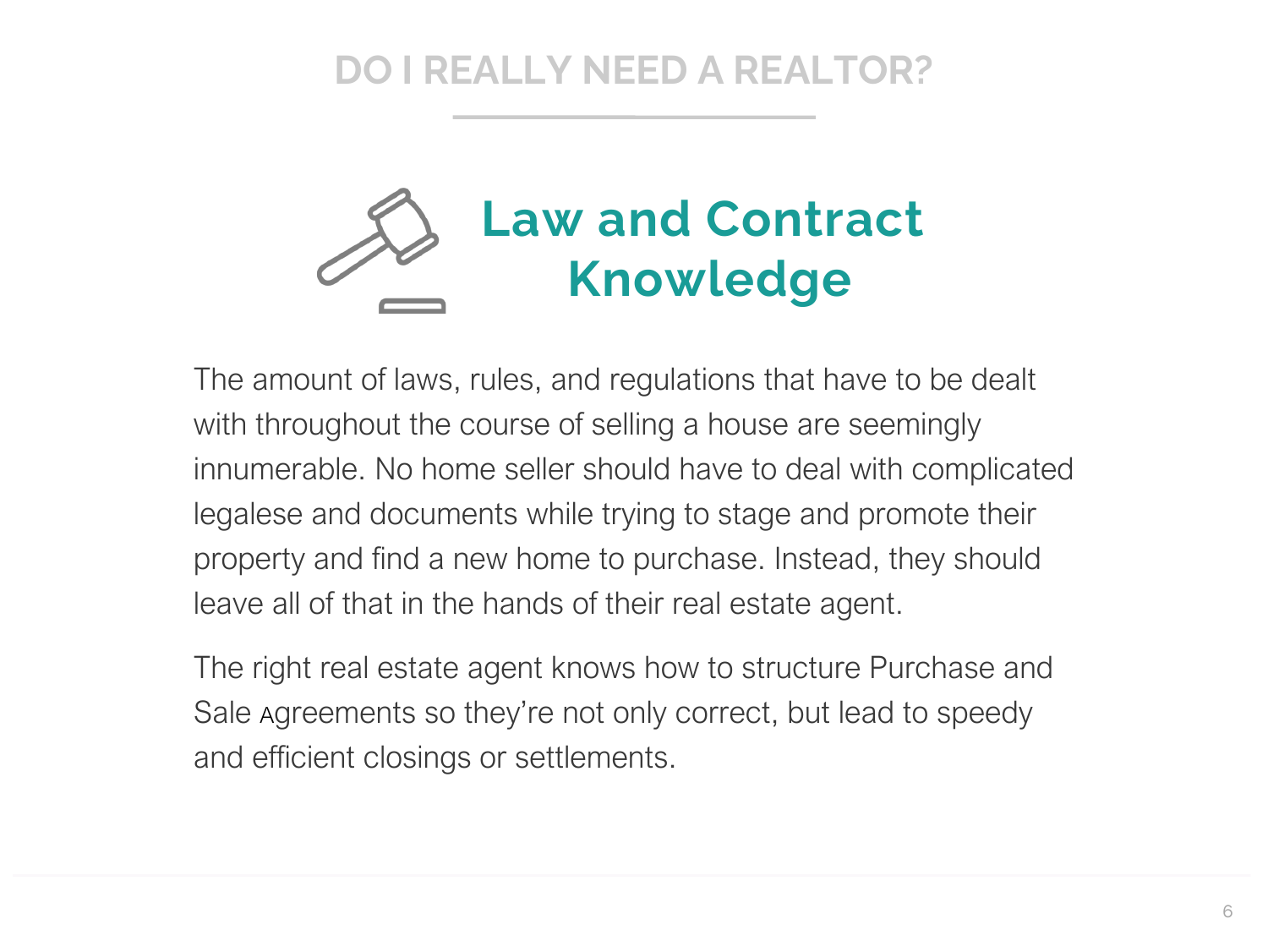

The best of the best real estate agents are not only knowledgeable and accomplished, but are also well-connected. Expert real estate agents spend much of their time building their networks and gaining new relationships with fellow agents and home vendors — everyone from plumbers, electricians, and contractors to appraisers, inspectors, and attorneys.

So, when you sign on with an experienced real estate agent, you get much more than their sales and marketing expertise. You also get a comprehensive network of professionals who can help move a sale along speedily.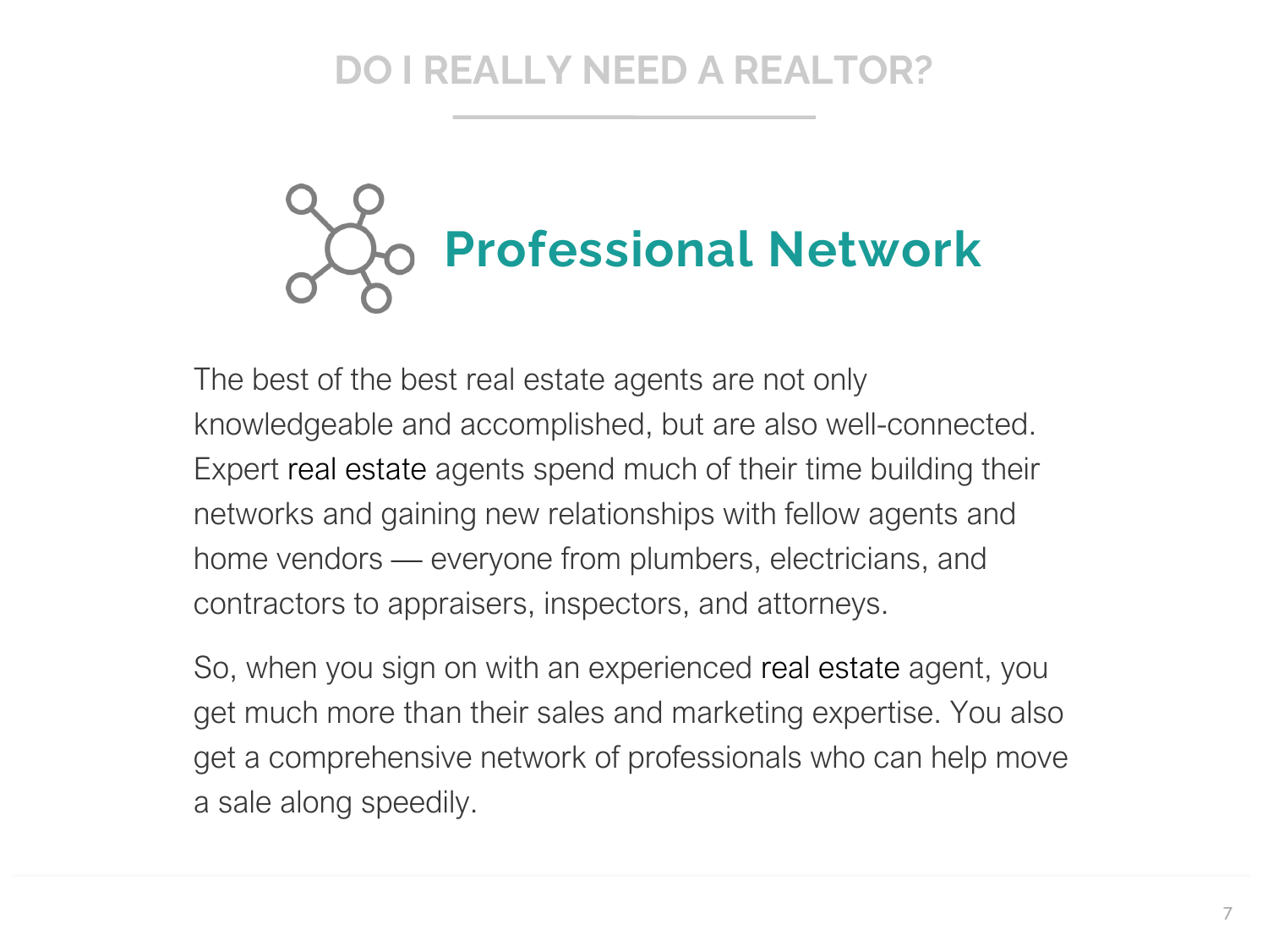

The internet offers a wealth of information for home sellers, but with much of their time dedicated to their daily activities working a 9-to-5 job, picking up the kids at school, etc. — it can be difficult for them to find a few hours each week to research real estate agents who can help them put their property on the market.

That's why hiring a real estate agent is essential: They're completely dedicated to spending countless hours combing over data on local home sales, identifying buyer leads, and performing a variety of other sales and marketing tasks (both online and offline) to broaden awareness of your listing.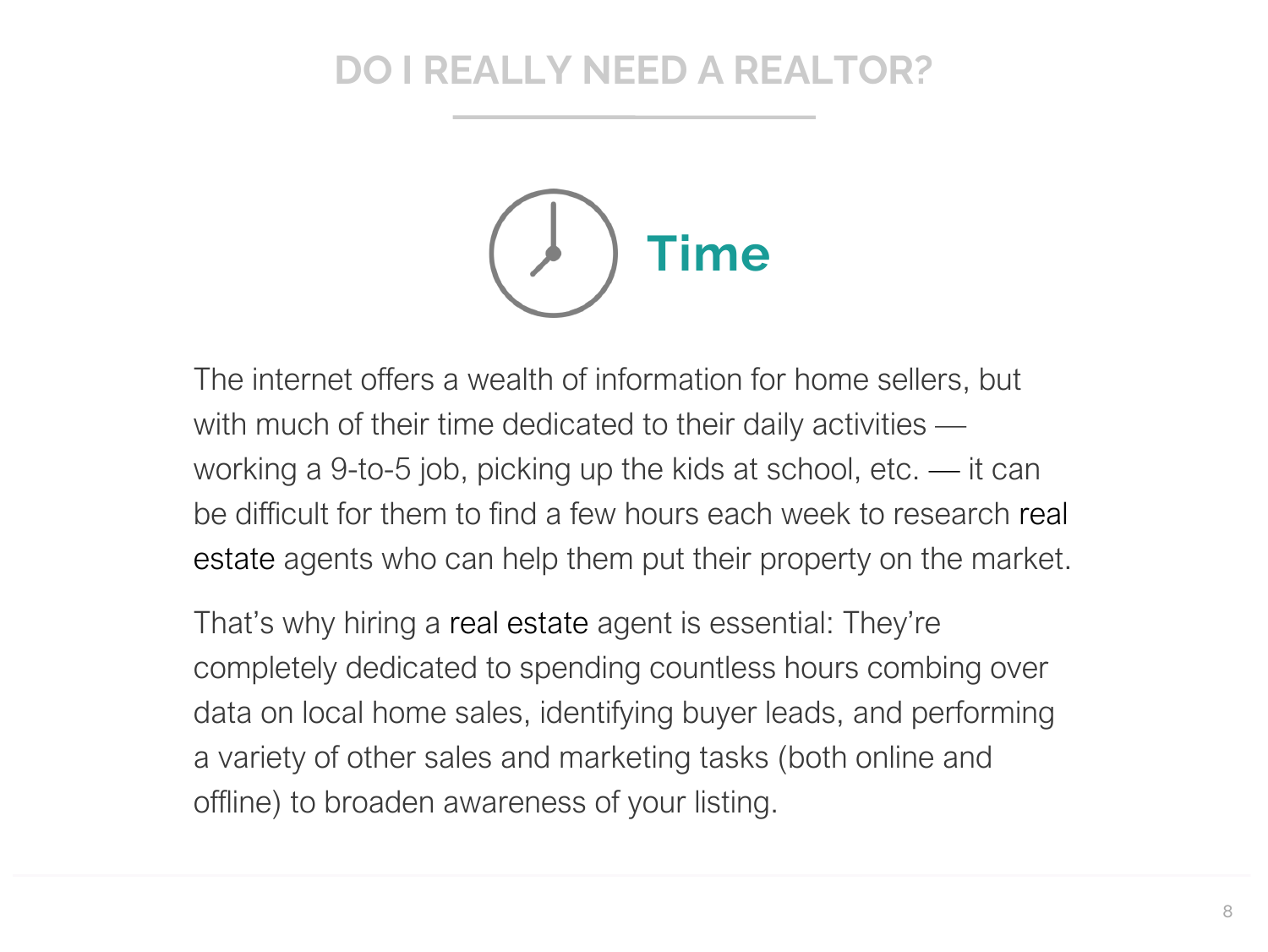## **DO YOU NEED A GOOD REALTOR?**

Are you thinking of selling your home soon?

In a sea of real estate agents, it can be difficult at best to know which ones will not only help you sell your home, but will also help you get it ready for the market and price it right so that you can realize maximum results from its sale.

I know some really good real estate agents who will help you get the most from the sale your house.

Let me help you [find the right agent!](https://forms.gle/i6GVgen2oPVWQSCV7)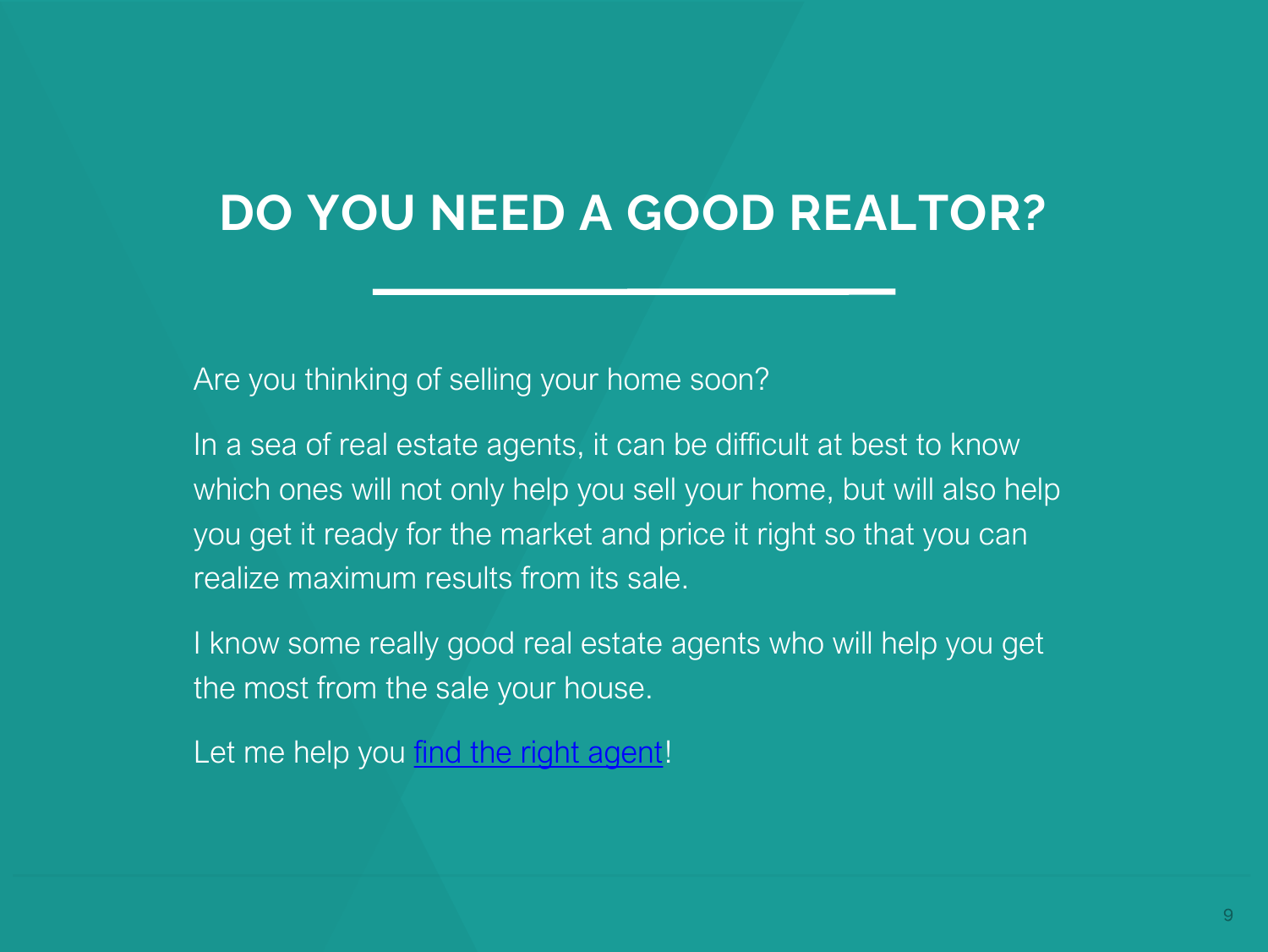### **IMPORTANT FACTORS FOR BUYERS**





Setting the right price for your listing off the bat is vital to selling it in the time frame and for the price you desire.

Making updates, additions, and alterations to your residence can provide a big boost in your sales efforts.

#### **PRICE CONDITION PRESENTATION LOCATION**

The aesthetics of your property play a major role in how many buyers it attracts to showings and how quickly it sells.



Though you have no control over this particular factor, you can leverage your community's best attributes to help market your home.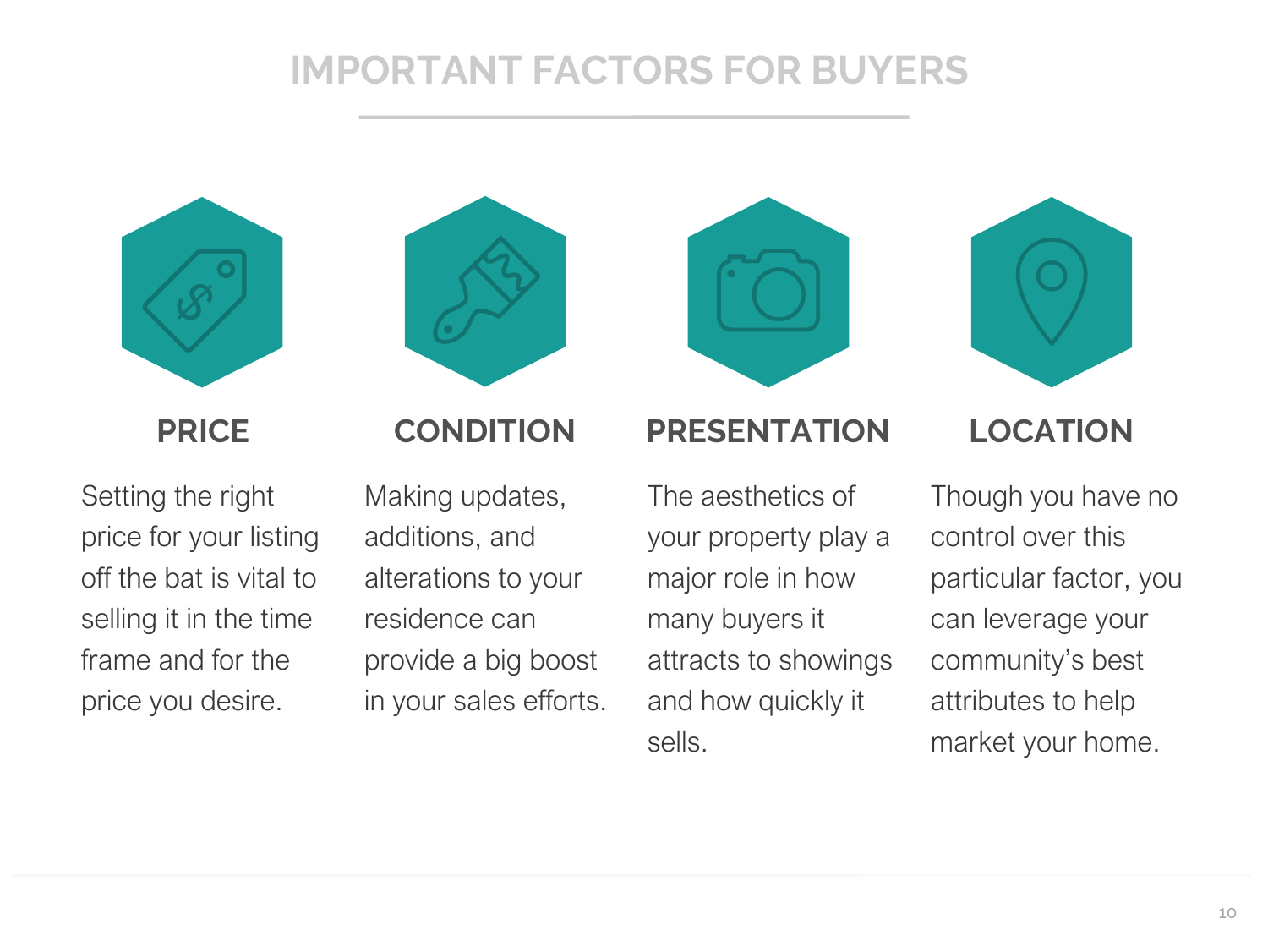

Assuming you price your property appropriately for the market, your house for sale should start to gain awareness and leads within hours. But what exactly goes into setting a list price? Let's delve into the primary factors that affect the specific dollar amount you ask for your house.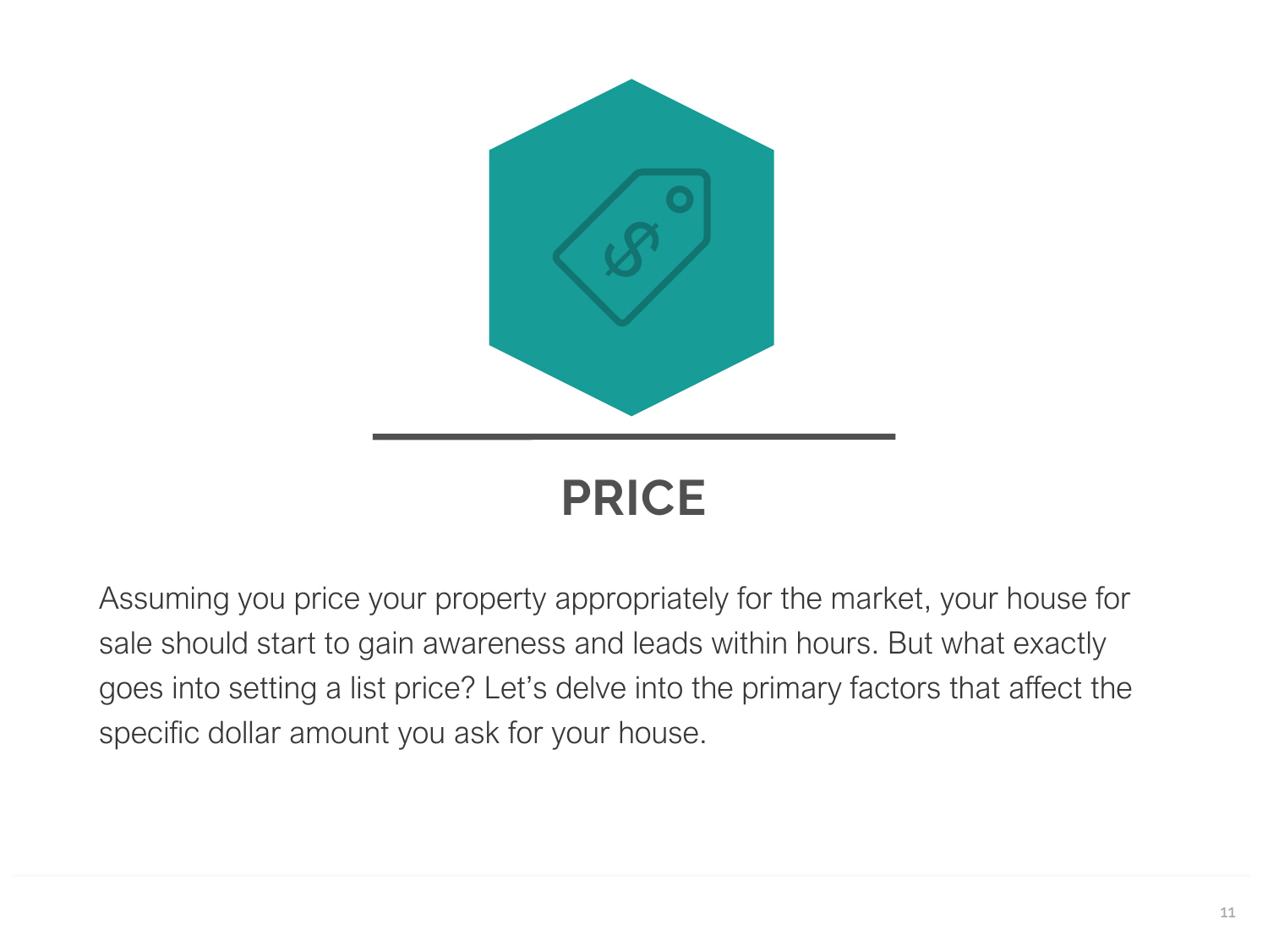

As previously noted, your real estate agent has considerable intelligence about the market in which they work, so leave it to them to source data and create reports that will paint an accurate picture of what others have done with their listings price-wise. In turn, this information can provide information on how best to set your own listing price in today's market.

In addition to what others listed and sold their homes for, though, you need to take into account other factors such as home style / type, square footage, age, appearance, and how long their homes sat on the market.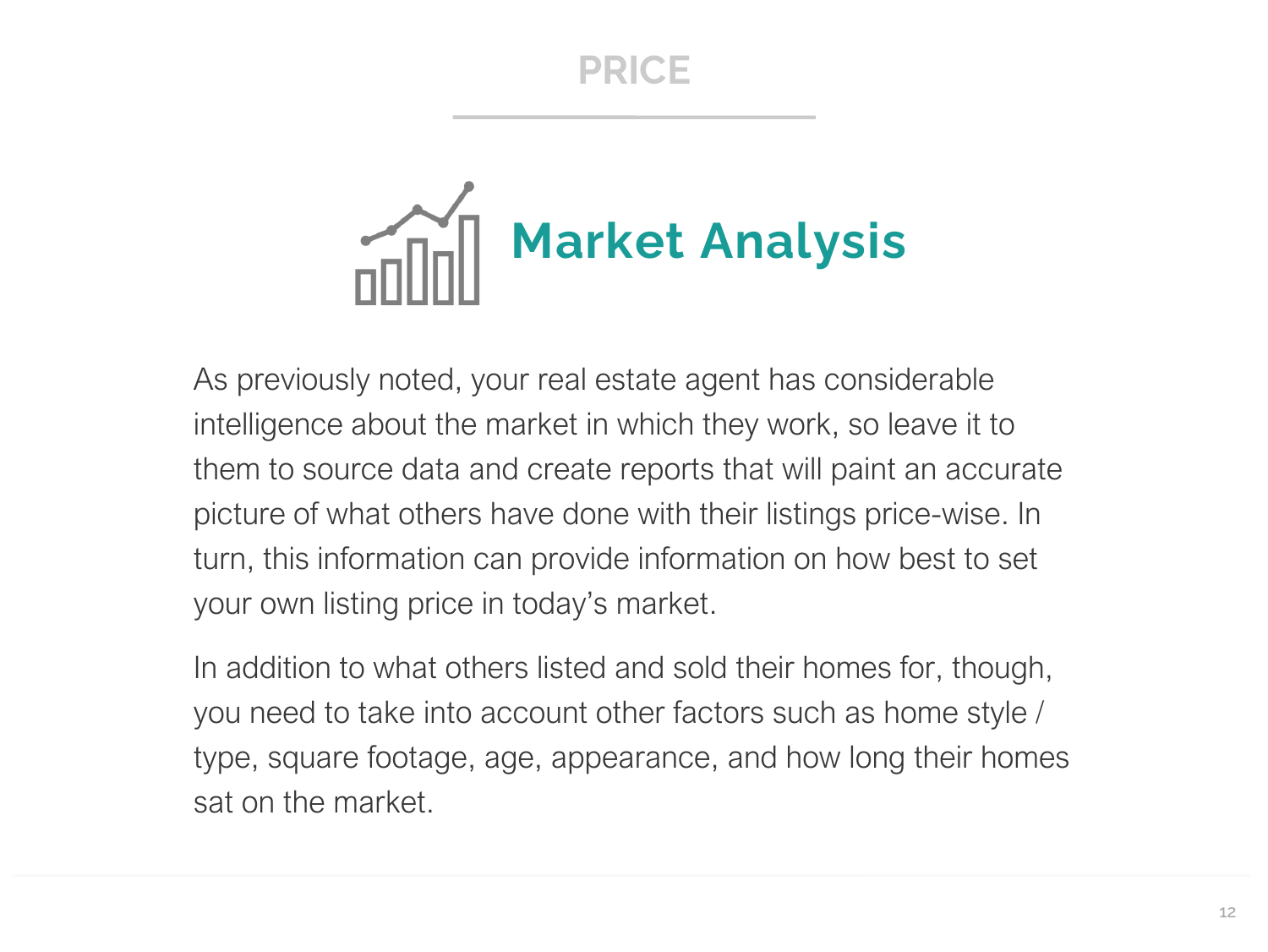# **Professional Appraisal**

Hiring a professional appraiser, which can run several hundred dollars, can tell you about the condition of every last detail of your house. These certified and licensed professionals conduct thorough searches of other homes that have recently sold to gauge the value of your house in today's real estate market. And, as with a market analysis your agent performs, they will compare your house to other nearby recently sold houses in terms of quality, newness, and amenities.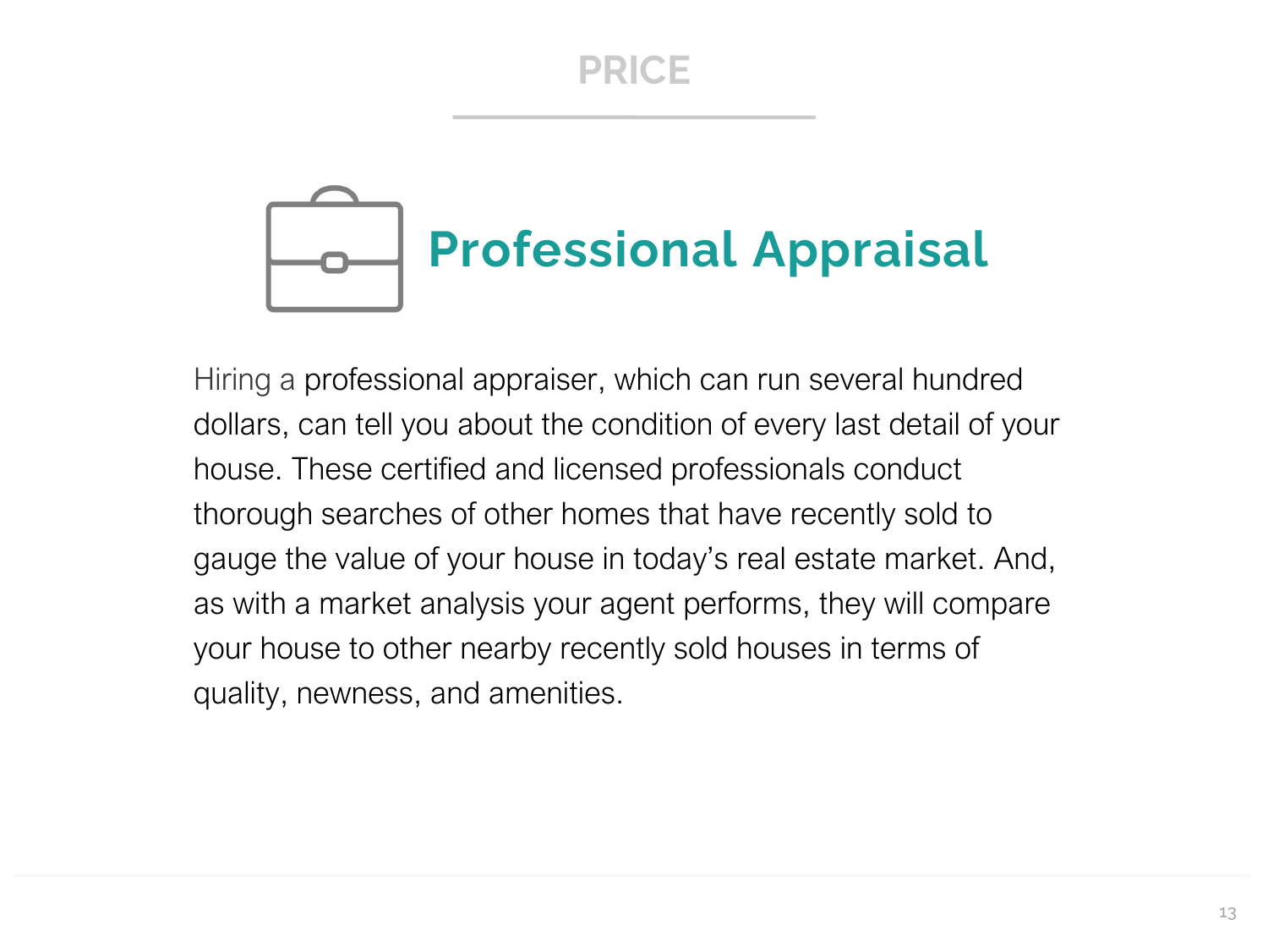

Search for "home valuation tool" in Google and you'll get quite a few — er, millions — of results, so there's no shortage of online resources that can give you a rough estimate of your home's value.

Also, remember this: These will be rough estimates of value. For instance, ZIllow's "Zestimate" tool is arguably the most popular home value calculator available, but it's flawed and doesn't always provide accurate data.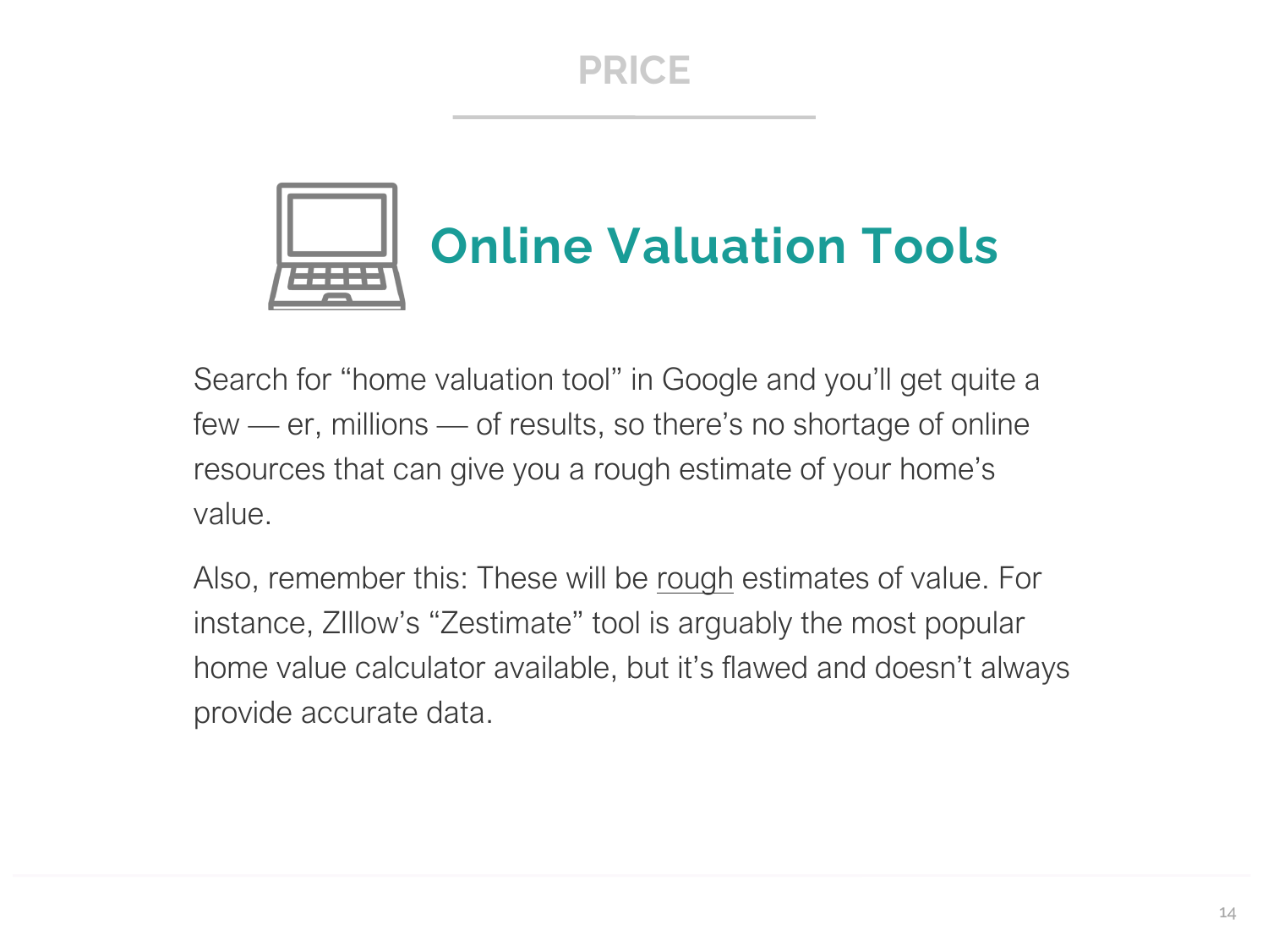

What your list price ultimately comes down to is figuring out what home buyers are spending on similar houses at any given moment in your neck of the woods, and what you're comfortable with putting your house on the market for.

There is no one perfect price. Rather, you simply need to take some time to evaluate all of these aforementioned factors and consult with your real estate agent to find the ideal middle zone.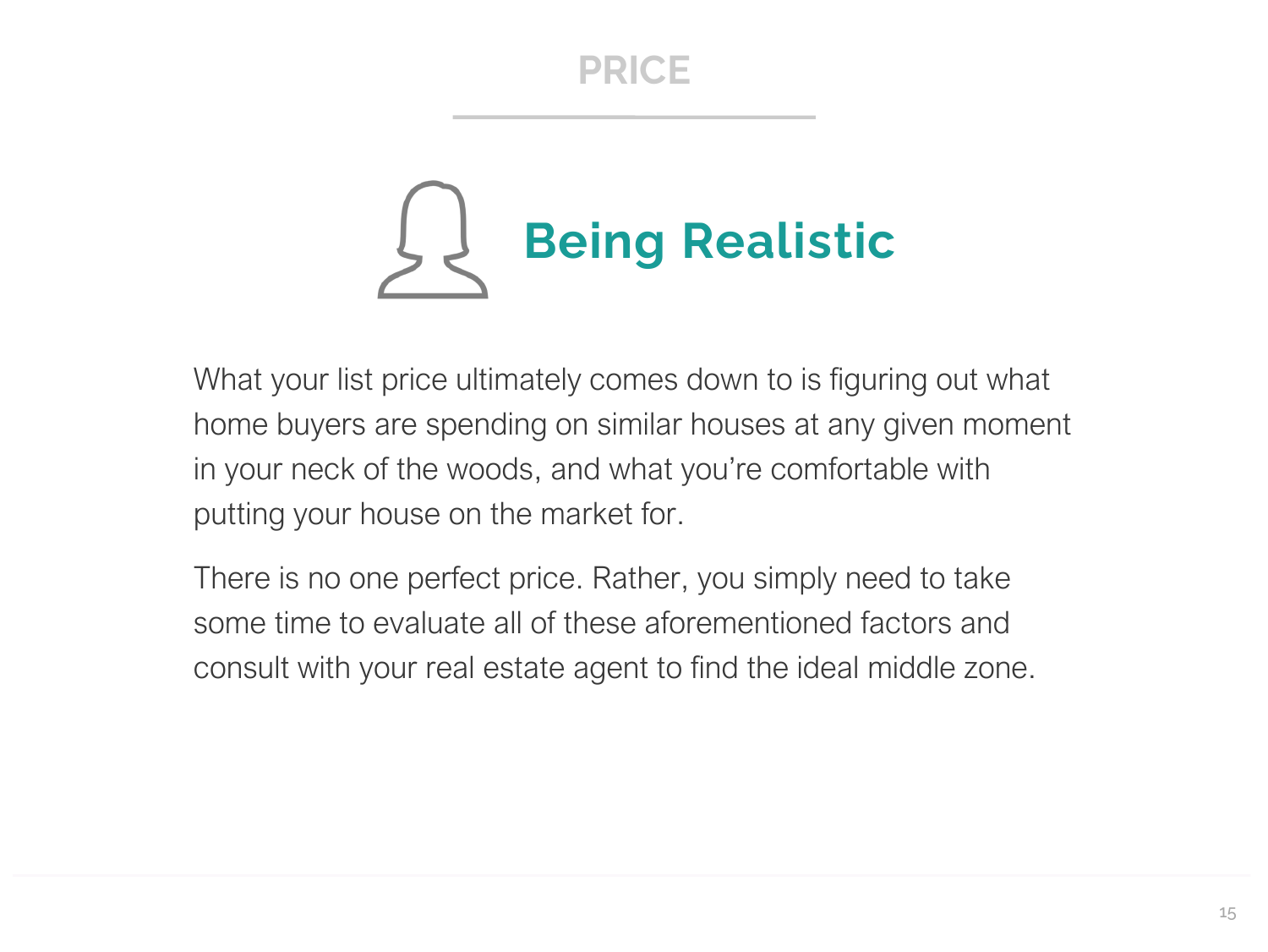

Should a home inspector pinpoint any parts of your house that need attention before allowing your real estate agent to list your property, you can either take care of the problem areas yourself or hire a professional to take care of the repairs for you.

Specifically, there are three types of repairs, improvements or upgrades home sellers generally have to make to their properties before putting them on the market.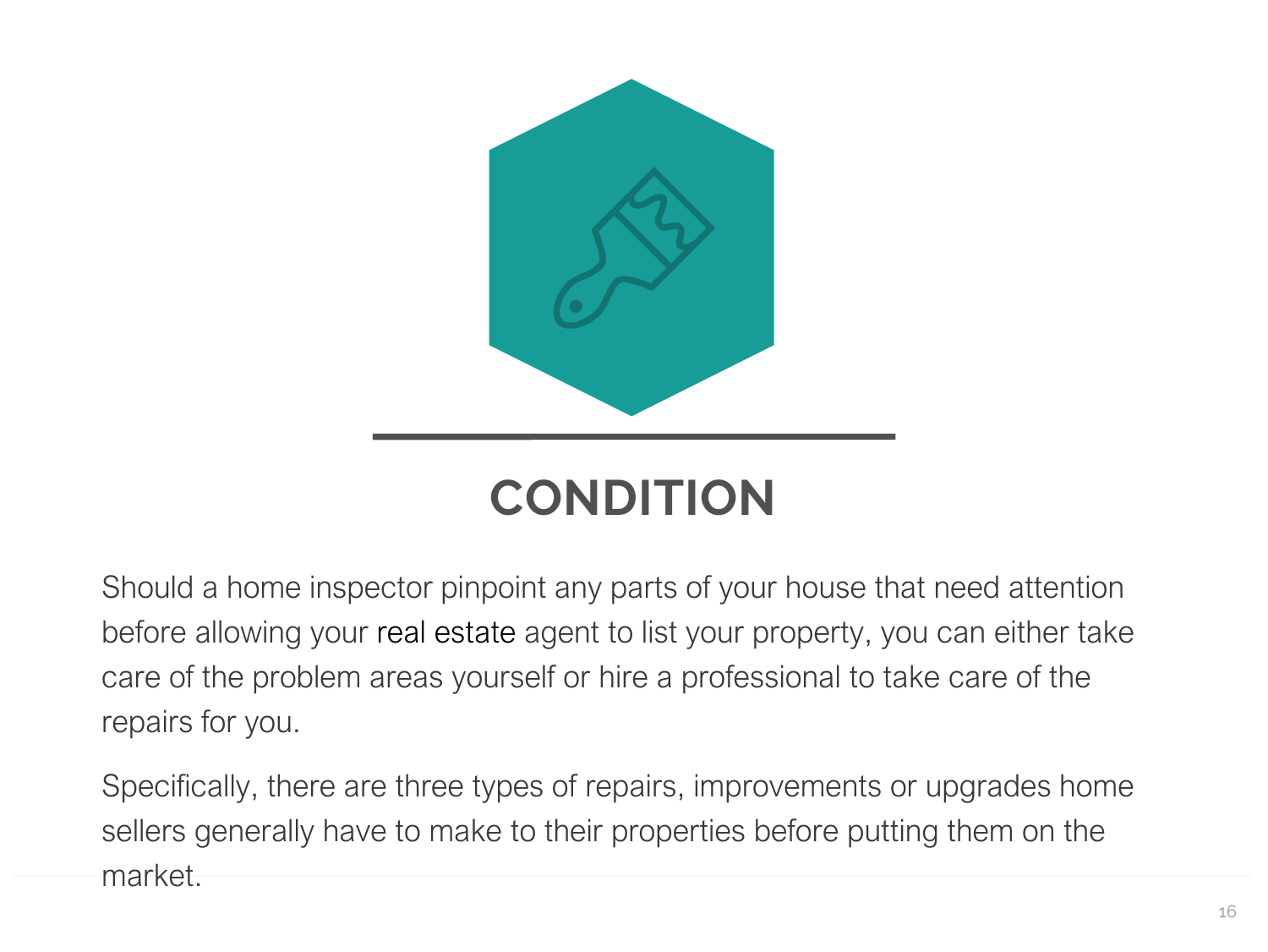

Minor projects such as painting, spackling, and caulking don't require hiring a professional to take care of (unless, of course, you don't mind shelling out several hundred bucks or more for them to do so). These types of small-scale tasks can be taken care of with a little bit of research and buying the right tools at your local hardware store.

Specific things to look for in your home include holes where you've hung paintings and pictures that need to be filled, toning down the color scheme of certain rooms, and the cleanliness of your attic and basement. Curb appeal upgrades like these can go a long way in getting positive feedback from potential buyers.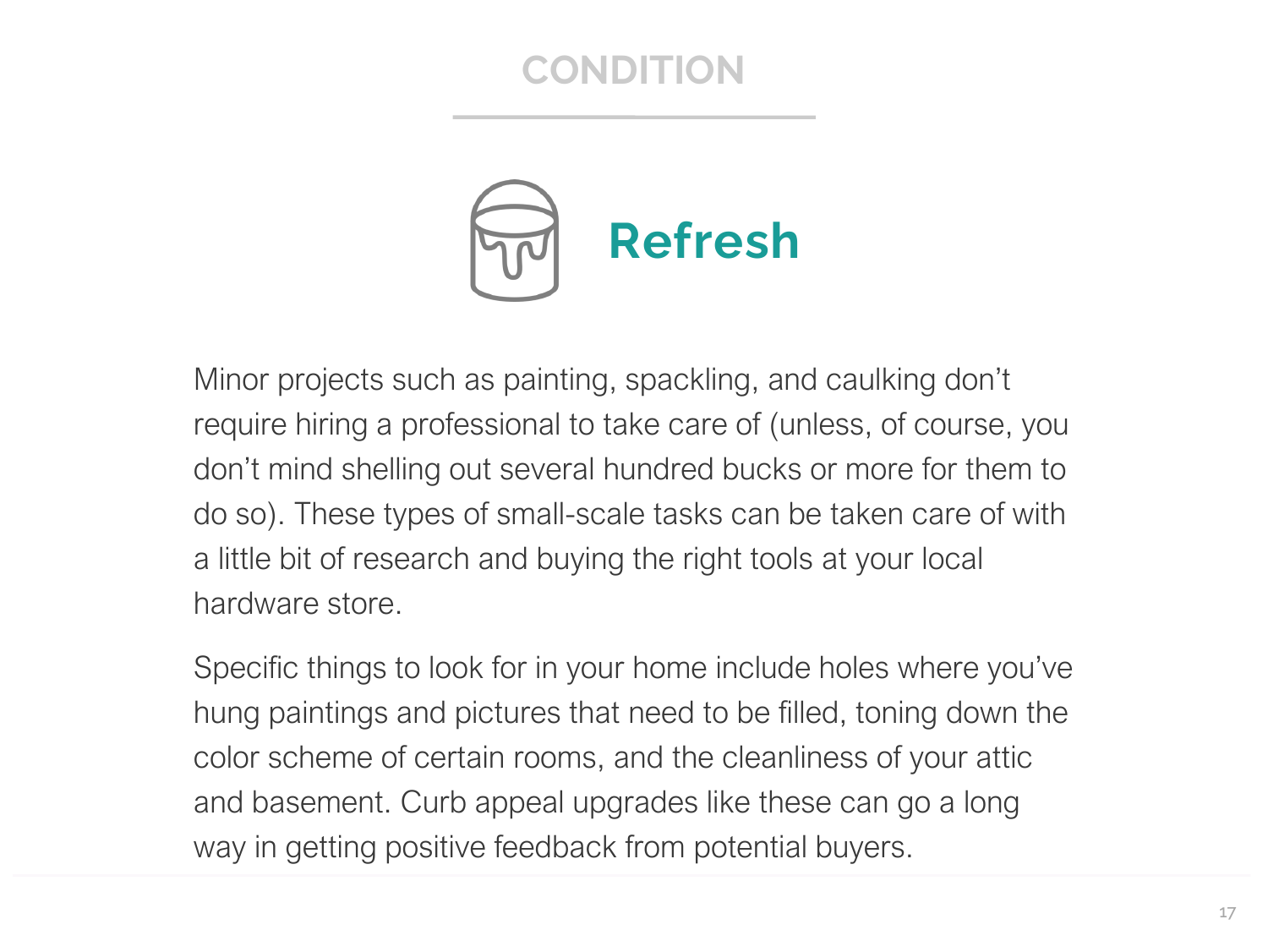

Once you've taken care of some slight refreshing of certain corners of your property, you can turn your attention to more substantial improvement projects.

Inspect your kitchen and bathroom for broken cabinetry and handles. Look for cracks in your walls, ceiling, and floor. Determine if you need to re-tile your roof or install new siding.

There are often dozens of small components of your house that needs to be addressed, so carefully investigate the interior and exterior of your house for things in need of repair.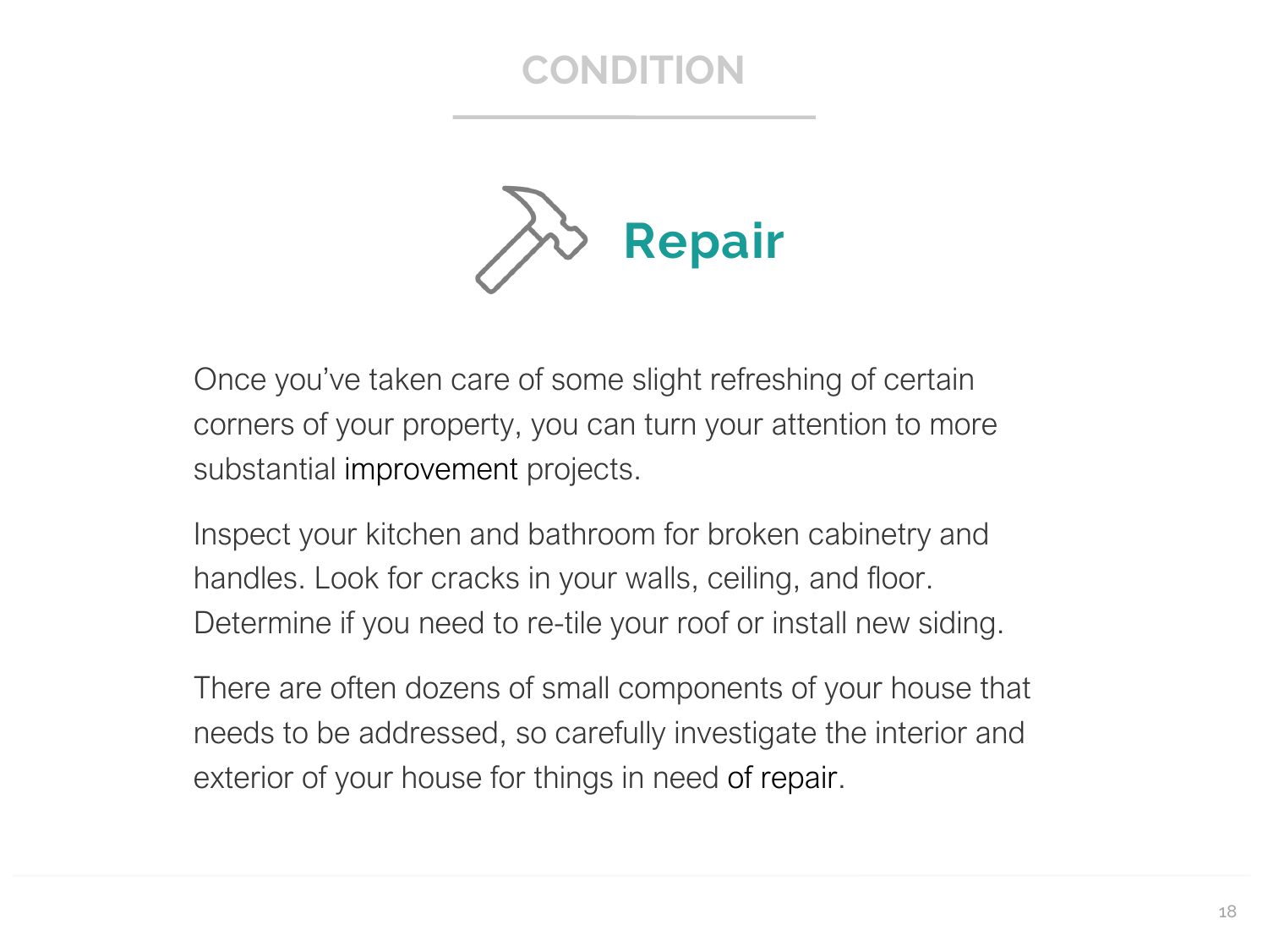

There may be a few aspects of your house that need to be overhauled and replaced entirely. Items such as tub liners and certain types of wood floors don't age gracefully and get scuffed and scratched with regularity. Moreover, pet owners can attest to their friendly feline and canine pals ruining things such as the carpet. Most real estate agents likely know one or more reputable home improvement professionals who can repair these areas as needed.

Should you make major replacements such as new flooring, ensure you select high-quality, visually appealing material. When in doubt, go with a popular paint color, floor material, countertop surface, etc.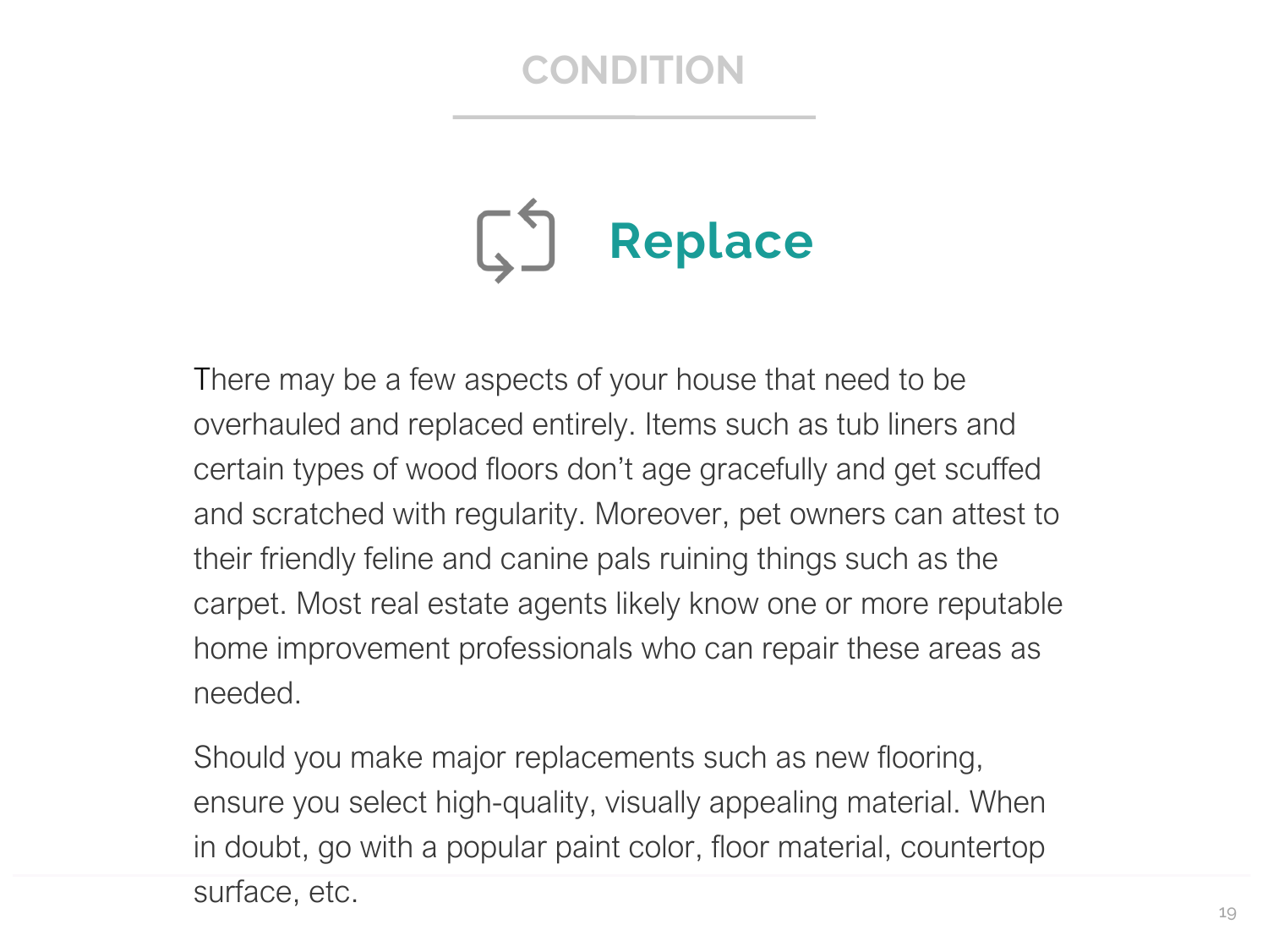

You've made updates to the interior and exterior of your house, and you've settled on a solid list price. Now, it's on to staging. Making your house look both functional and beautiful and marketing your revamped home to the right buyers takes some skill. Luckily, your real estate agent can help you find the right home stagers and photographers to help ensure your property looks its best for the market.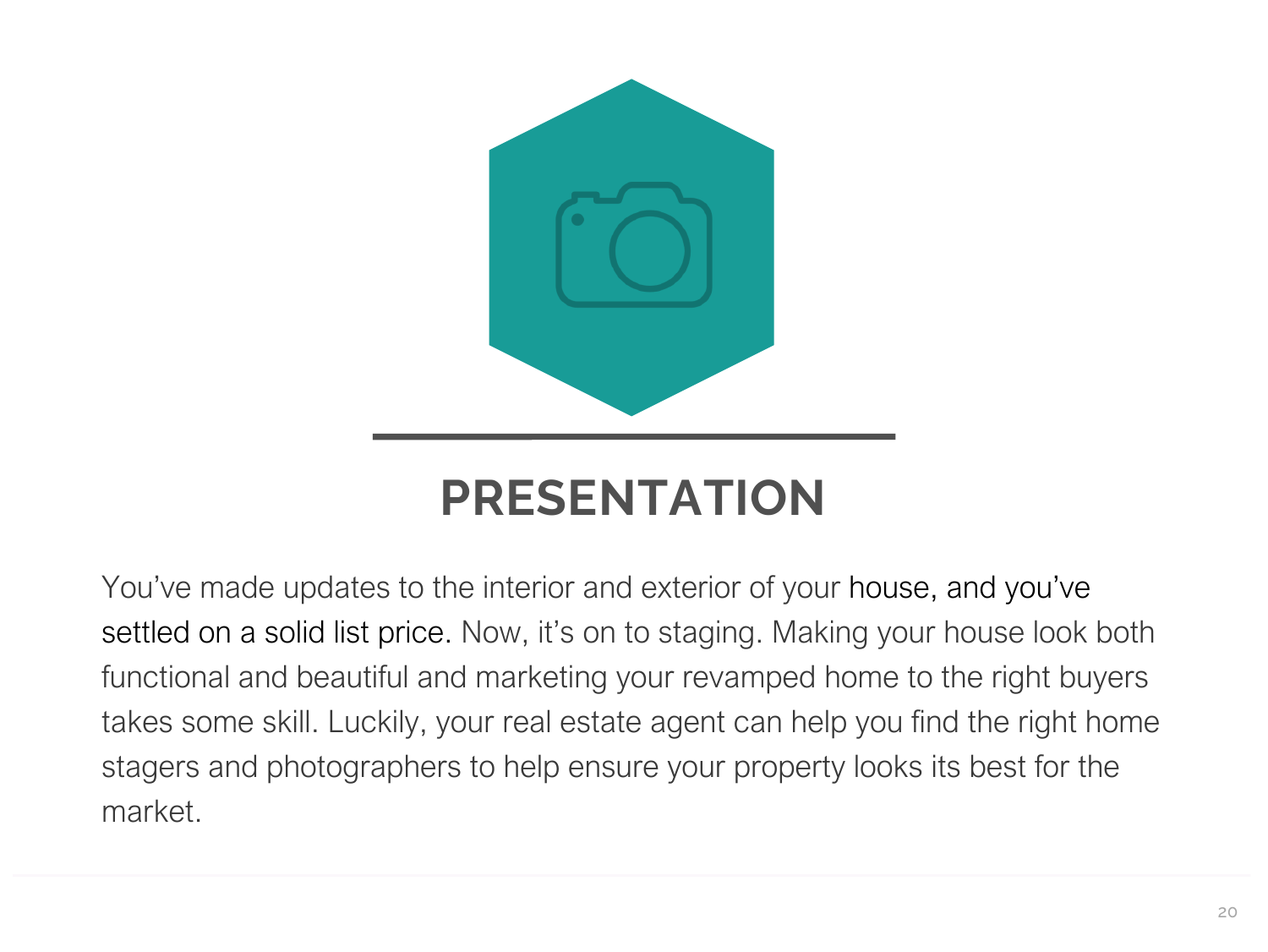# **Marketing Basics**

#### Head online to promote.

First and foremost, develop a presence online with your real estate agent by posting your listing on their website, the MLS, and other real estate portals. Assuming your real estate agent has a modern, mobile-optimized real estate website, you're in good hands. Also, use social media to alert friends, colleagues, and other connections about your new listing.

#### Create print material, too.

Despite the growing preference of home buyers to search for properties online, it's worthwhile to have offline marketing tactics in play. Yard signs, open houses, and flyers can help spread word that your house is on the market. It's harder to measure the effectiveness of offline marketing, but it can still help with wordof-mouth promotion.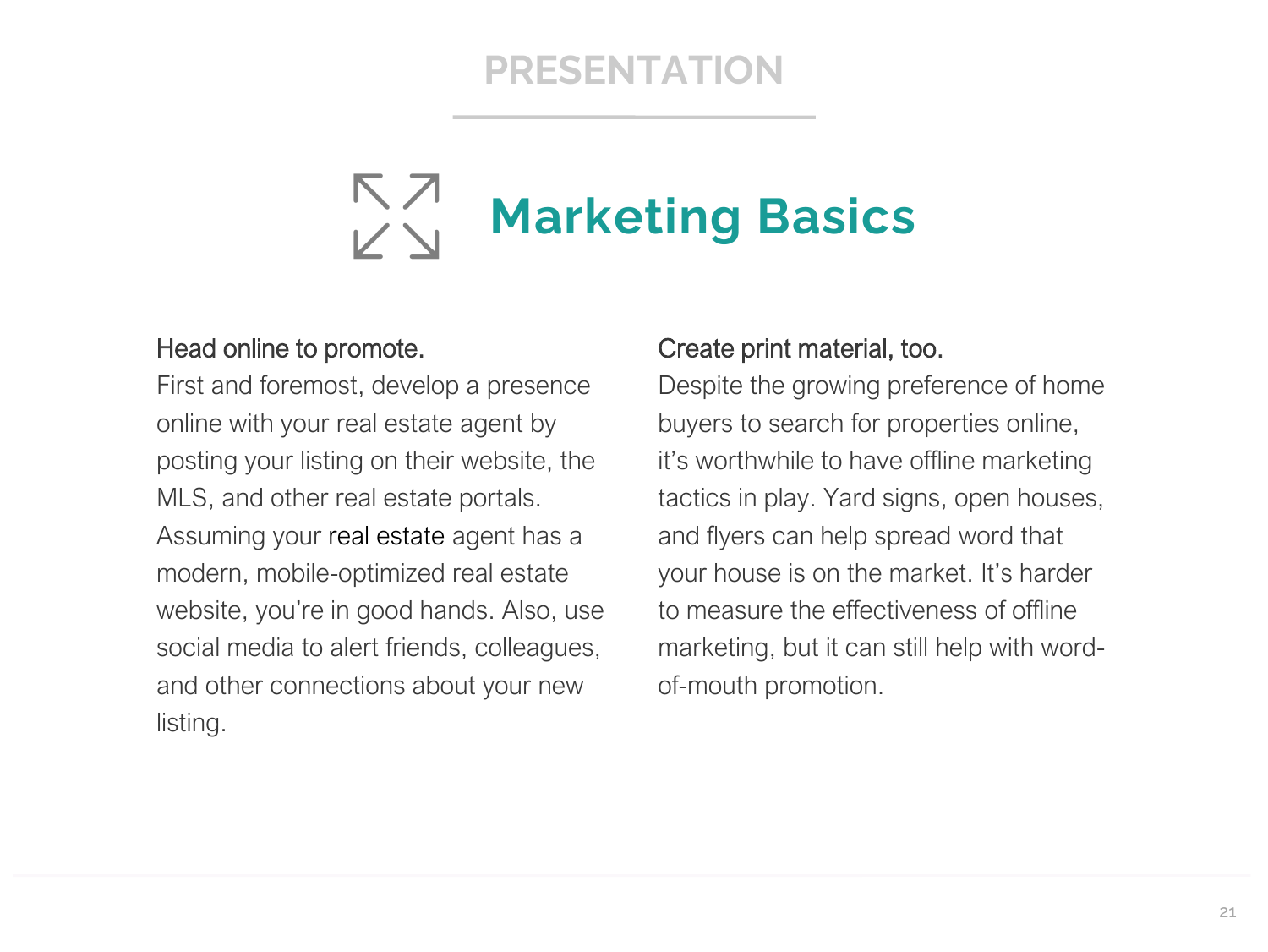

#### Keep your home clean & organized.

Home buyers want to be able to envision themselves living in a home they tour, so keep everything neat and tidy. Set the scene for them: Put nice magazines and candles on your coffee table, bring out the nice china for the dining room table, and ensure you're home is dust- and clutter-free. Seeing a messy living space is a turnoff for many prospective buyers, so stay on top of keeping your home in tip-top shape while showing it off.

#### Work with a professional stager.

If you feel your home lacks the requisite pizazz to impress buyers, considering working with a home staging professional who can either give you tips on how to dress up your house or actually do it for you. Either option will likely run you several hundred dollars or more, but if their advice helps you sell your house faster and for more money, you'll be glad you made the minor investment.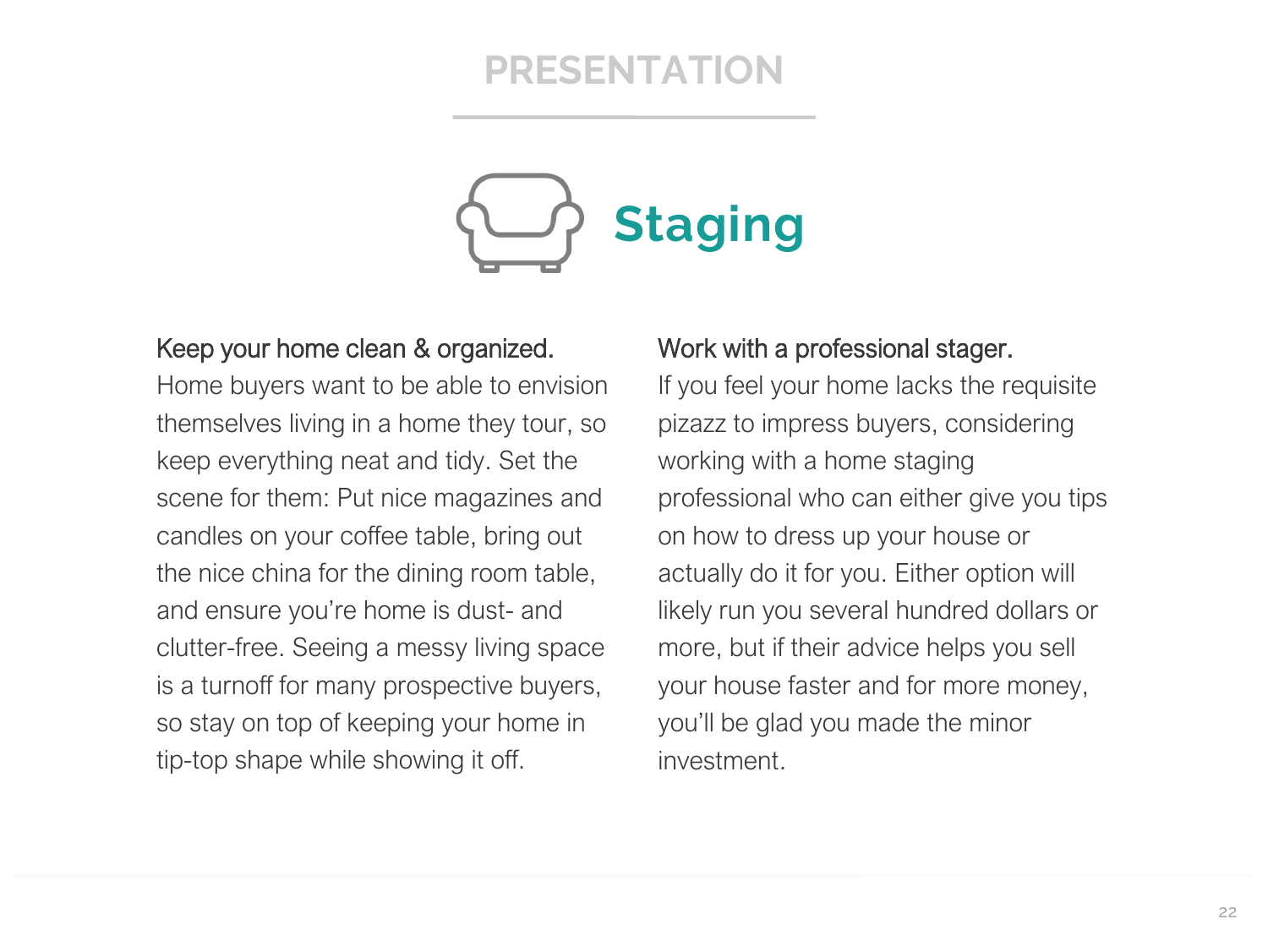

#### Set the mood with pleasant scents.

Open house visitors won't stick around for long if they can't bear the smells of your house. Light a few candles in the living areas and use scented cleaning sprays in bathrooms, bedrooms, and the kitchen. Also, consider steam-cleaning any carpeted floors in your house to remove stains and get them smelling like roses.

#### Don't forget about the exterior.

Once you've made the inside of your house look stunning, it's time to head outside to examine your property's exterior. Assuming you're selling your house in a relatively warm climate, ensure the lawn is mowed, the plants are pruned, and there's no unsightly messes anywhere to be found. Kids' and pets' toys should be put away in a shed or garage, while the siding should be blemish-free.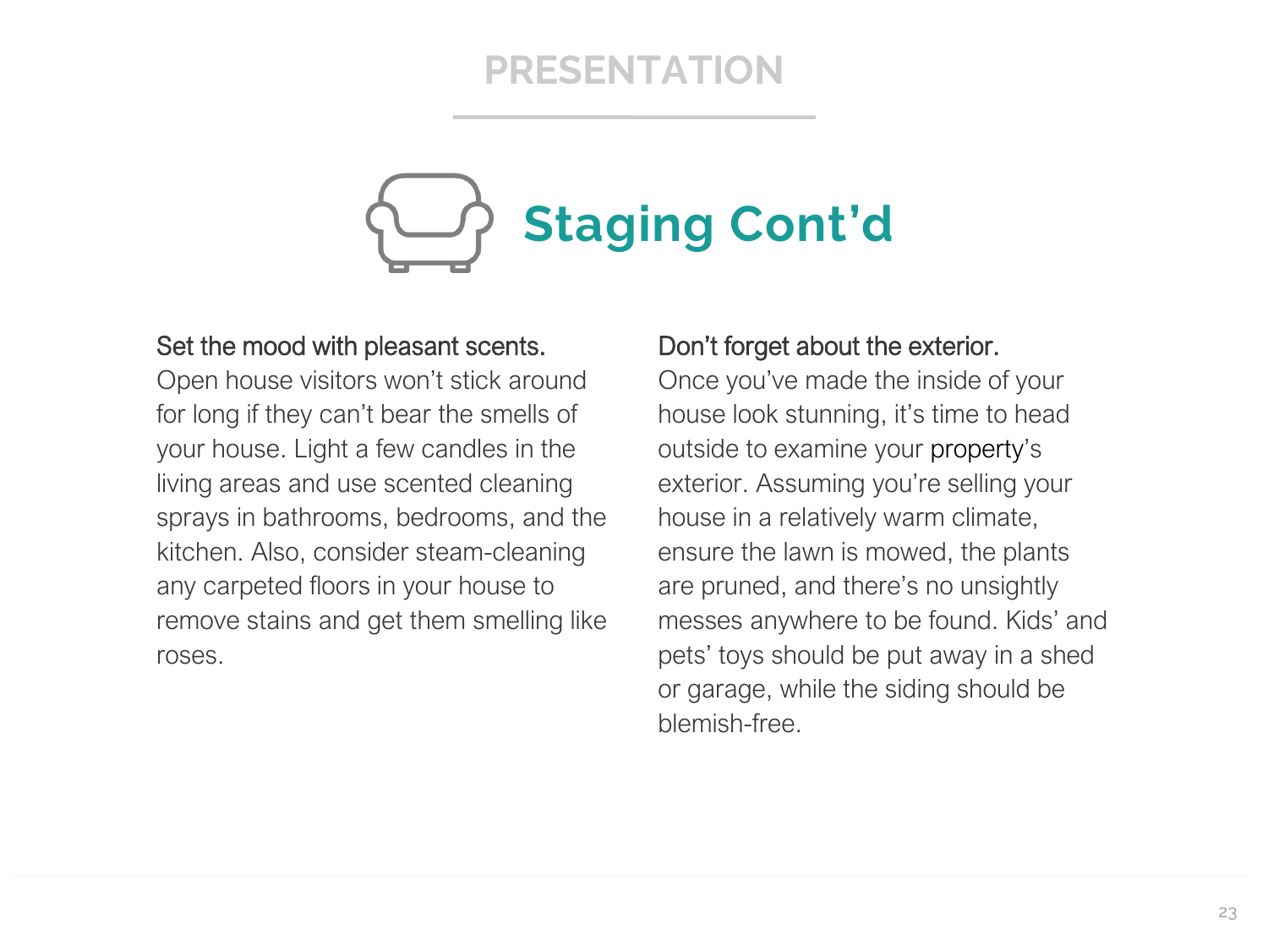

#### Work with a professional.

You may have a friend or family member who's pretty good behind the lens, but a home sale is too important to leave in the hands of amateur photographers. Hire a pro with a well-documented history of snapping and editing beautiful shots of listings for real estate clients. Ask to see portfolios, and get contact information of past clients to see what they have to say about potential candidates.

#### Get plenty of beautiful shots!

It should go without saying that your photographer should take hundreds (if not thousands) of photos of the interior and exterior of your house, and the surrounding property. Just to be sure you're on the same page, though, speak at length with the pro you employ to let them know what you'd like to showcase in the photos (e.g. certain areas of the home, shots at certain angles). They certainly know how to get the right pictures, but giving them some guidance isn't out of the norm.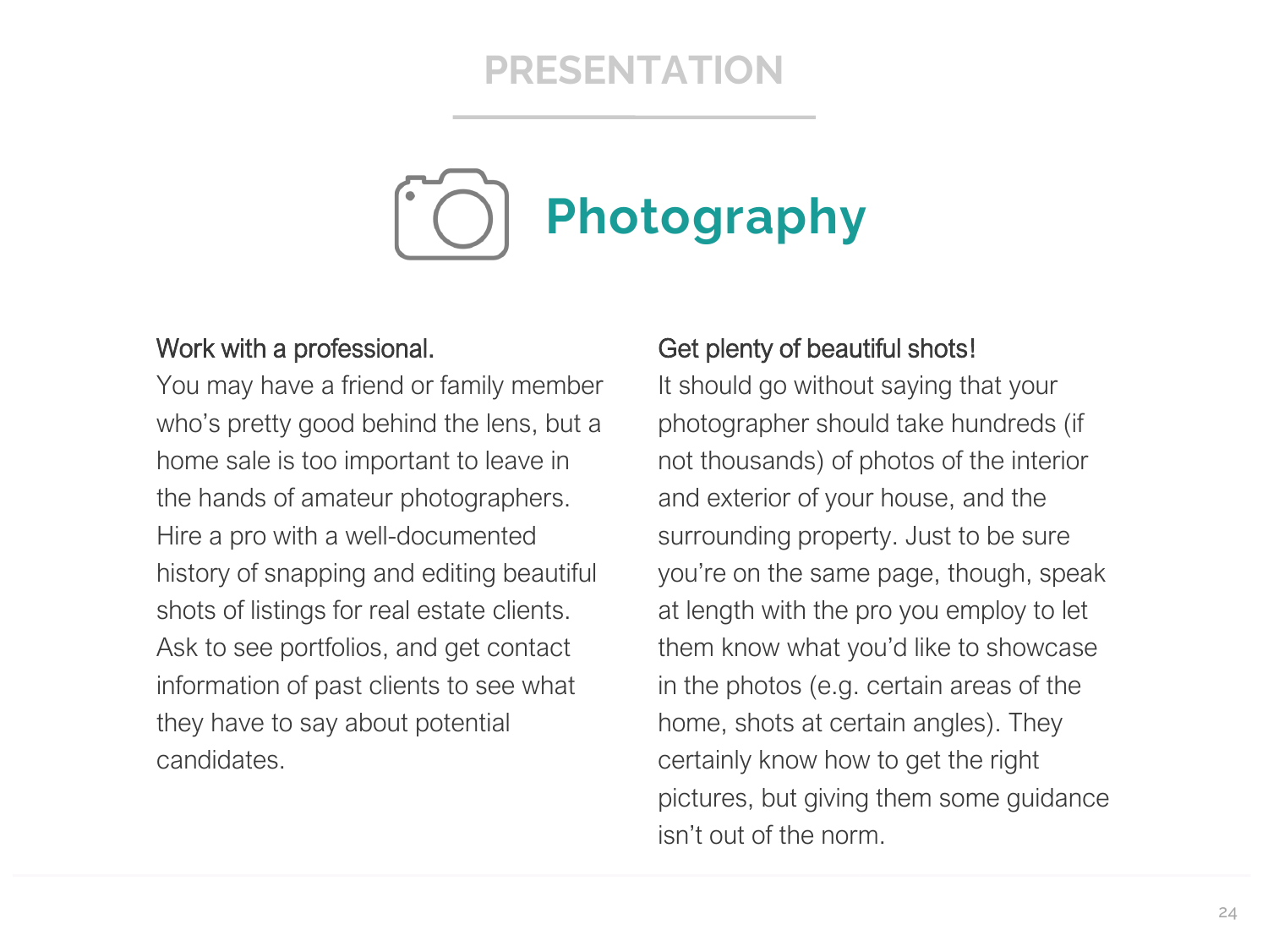

# **LOCATION**

Highlighting the best qualities of your location can help you convince possible home buyers that your community — and even your particular neighborhood is one in which they should lay their foundation. All it takes to persuade potential buyers is a carefully thought-out pitch using powerful language.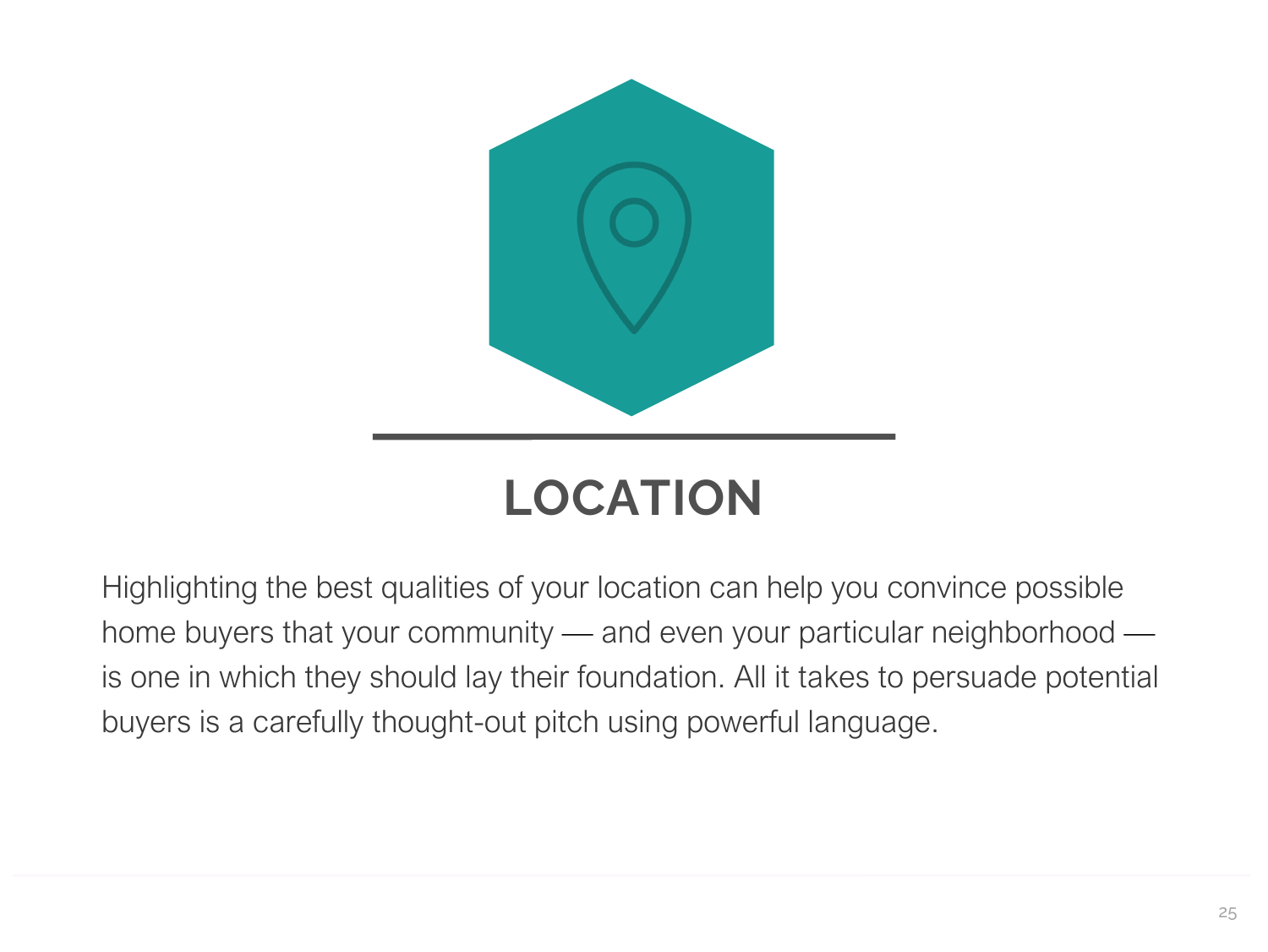### **LOCATION**



When it comes to marketing your location, you can never be too specific. Honing in on the nitty-gritty details of your community and neighborhood — like noting how many grocery stores are located in the town and relaying the best places to get a burger — helps home buyers visualize themselves living in your house and surrounding area.

Your agent can write plenty of marketing copy to promote your community, but if you know of any good selling points, let them know so they can spotlight them accordingly.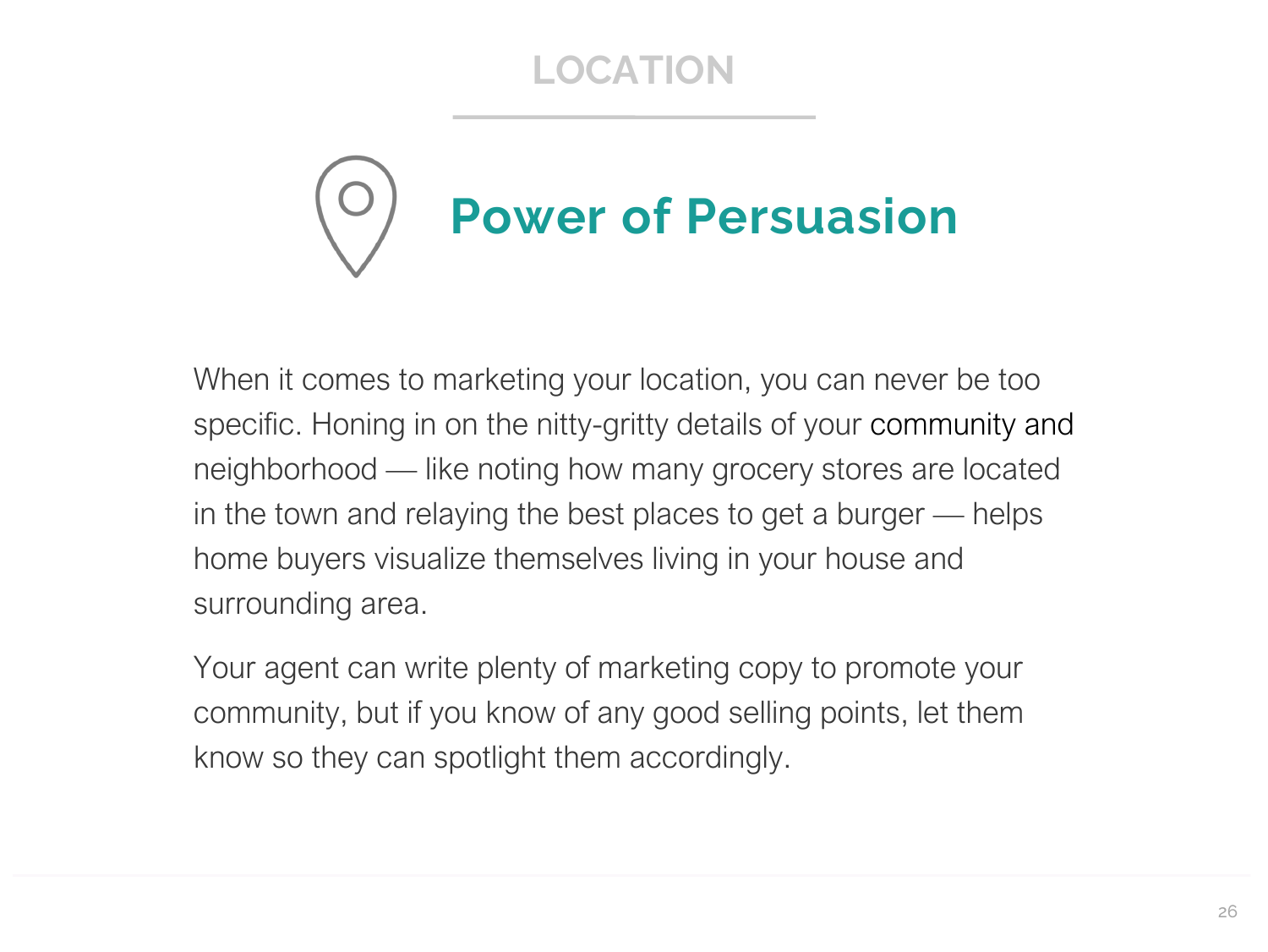## **THE BOTTOM LINE**

Conducting all of these tasks and working with various professionals, including your real estate agent, is all a part of the home selling process. But at the end of the day, the best way to help sell your house is to be proactive.

If your real estate agent wants to show your house early in the morning to a possible buyer, let them come over to give them a tour. If you think a more neutral living room wall color would be more appealing to buyers, set time aside to re-paint them.

In other words, be ready at all times to help your real estate agent market your property and, in turn, close a deal on your terms.